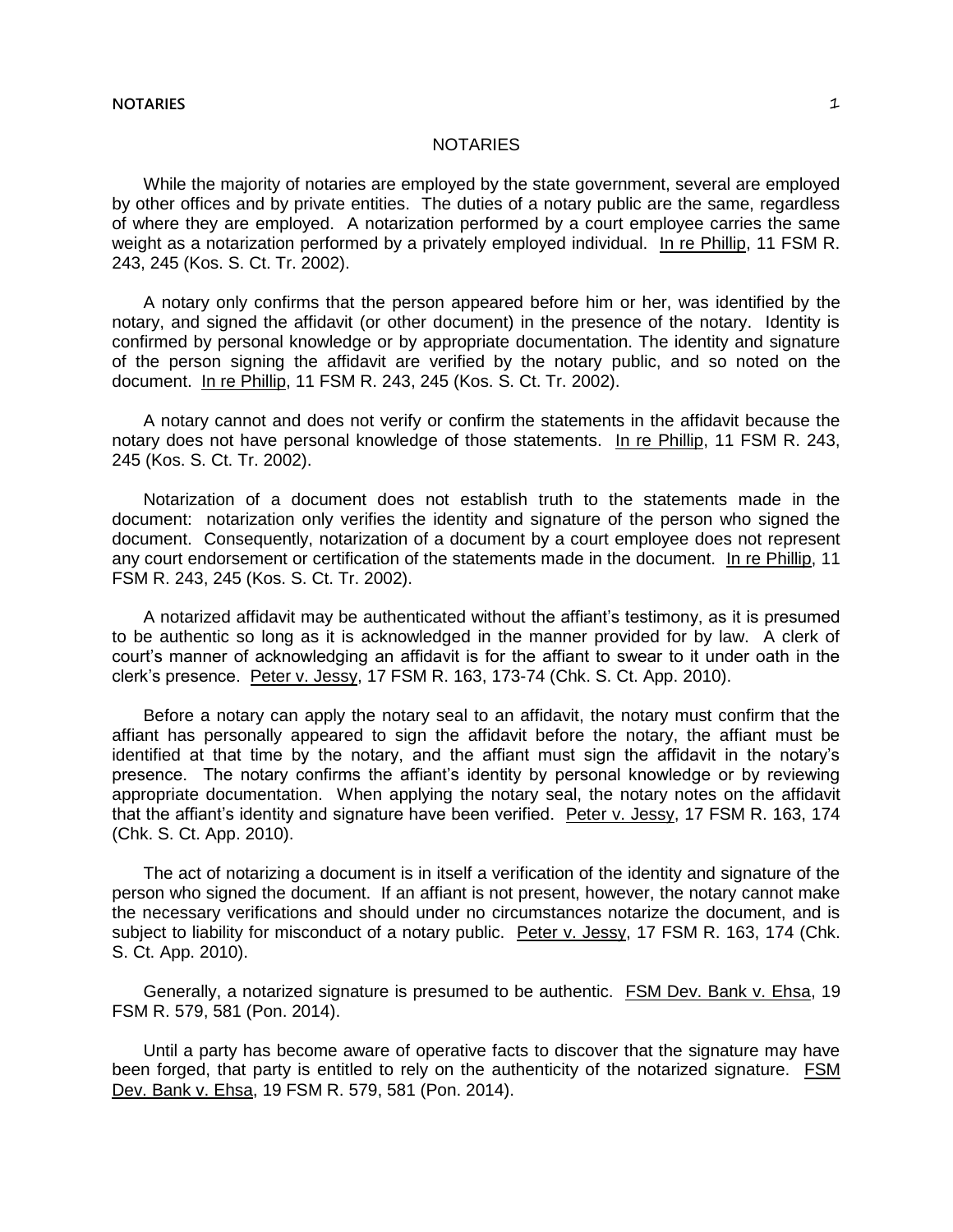## **NOTARIES** 2

A party is ordinarily entitled to rely on the notarized signature on an agreement when it sues on that agreement, but if the party knows before filing suit that the defendant claims not to have signed the agreement or to know anything about the agreement, the plaintiff cannot base his suit on the presumption arising from the notarized signature. FSM Dev. Bank v. Ehsa, 19 FSM R. 579, 581 (Pon. 2014).

When the attorney signing the complaint was unaware of operative facts to discover that the notarized signature of one of the defendants was not hers, the attorney made, under the case's circumstances, a reasonable inquiry before the complaint was signed and filed, and, a reasonable inquiry having been made, the defendants' motion for Rule 11 sanctions for filing the complaint will be denied. FSM Dev. Bank v. Ehsa, 19 FSM R. 579, 581-82 (Pon. 2014).

The false notarization of a guaranty does not affect the guaranty's substantive provisions as it relates to the signer when the signer admits that he did sign the guaranty. This is because the purpose of notarization is to verify the identity and signature of the person who signed the document. FSM Dev. Bank v. Ehsa, 20 FSM R. 286, 292 & n.8 (Pon. 2016).